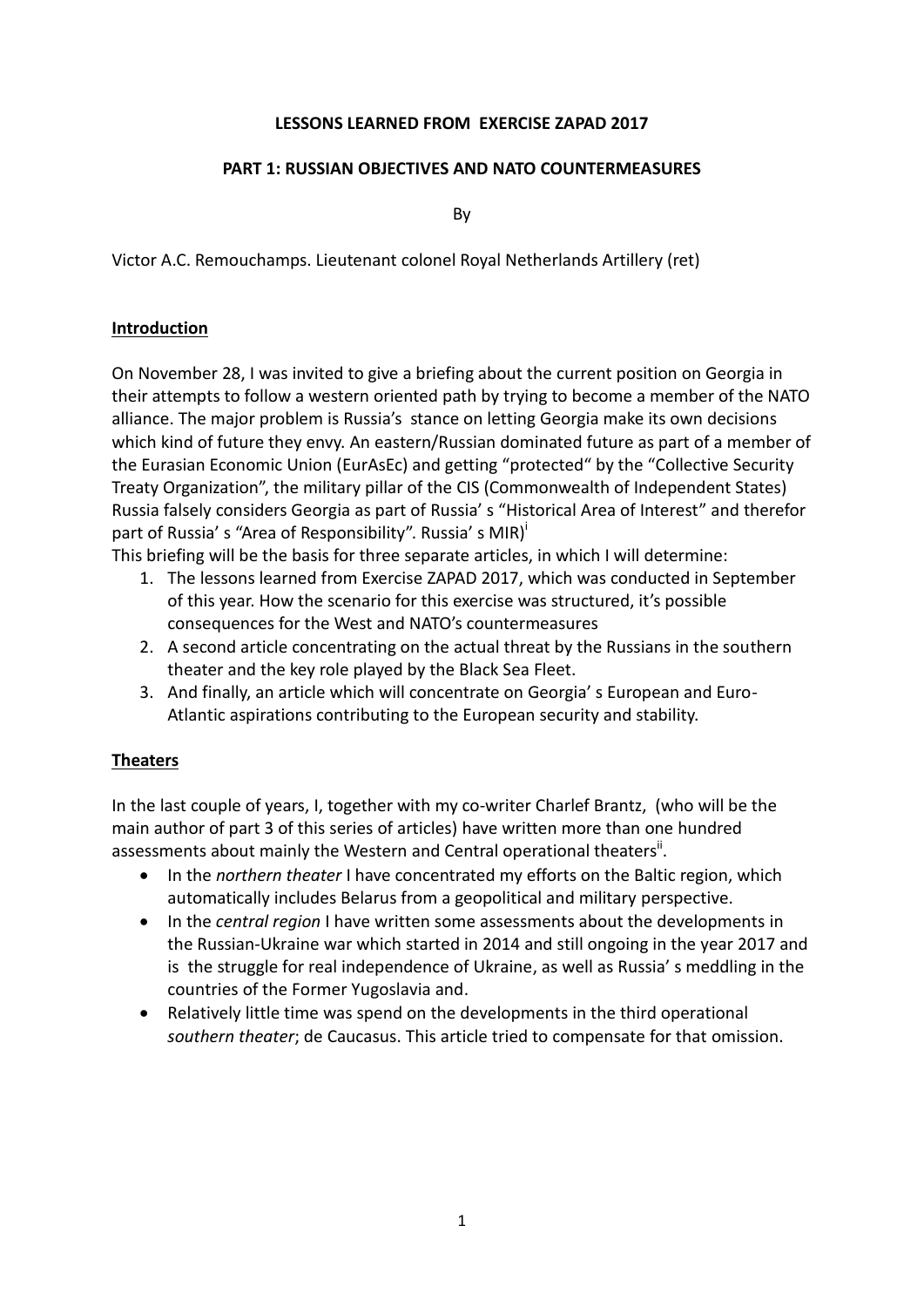

I have also written some articles about presidents Putin's adventures in the Middle East, where Putin profited from the results of a totally failed foreign policy of president Trumps predecessors where the power vacuum, after the departure of the USA from this region, has almost led to the collapse of Iraq and Syria and was responsible for the rise of ISIS. But the main lesson learned from the exercise ZAPAD 2017 was the conclusion that the exercise was only part of the overall attempt made by president Putin and his General Staff to test the West and to see if this exercise offered possibilities to be successful in one or more of Russia' s key geopolitical objectives to restore the effects of the collapse of the soviet union as the "Greatest political tragedy of the  $20^{th}$  century", according to Vladimir Putin.

In the *northern theater* Russia intended to challenge the West by conducting operations to threaten the three islands in the Baltic Sea; the Danish island of Bornholm, the Swedish island of Gotland and the Finnish island of Aland. Those islands are crucial in controlling the sea lanes to be used to transport possible NATO reinforcements of the eastern European countries after a successful Russian attack on the former Soviet states Lithuania, Latvia and Estonia, which countries are falsely considered by the Kremlin as being an historical part of the "Russian Area of Responsibility". A situation which needs to be reversed as soon as the West shows indications that there is no political will anymore to defend those NATO allies and that on top of that, the organization lacks the military power to respond successfully<sup>iii</sup>. The fact that Russia is still determined to isolate the Baltic countries from the rest of their Western allies was given by the Russian Minister of Foreign Affairs; Sergeij Lavrov , who gave a statement early this month and called to improve approaches to what he described as discrimination against Russians in other countries, especially in the Baltic states and Ukraine<sup>iv</sup>.

 Simultaneously, Russia started some exercises on the Russian-Finnish (Vyborg surroundings) and the Russian-Norwegian borders (Kirkenes and surroundings) to distract Western attention from possible initiatives in the Baltic Sea. The Russian scenario did not concentrate heavily on the territory of Denmark' s island of Bornholm, Denmark being a NATO ally and therefor protected by the security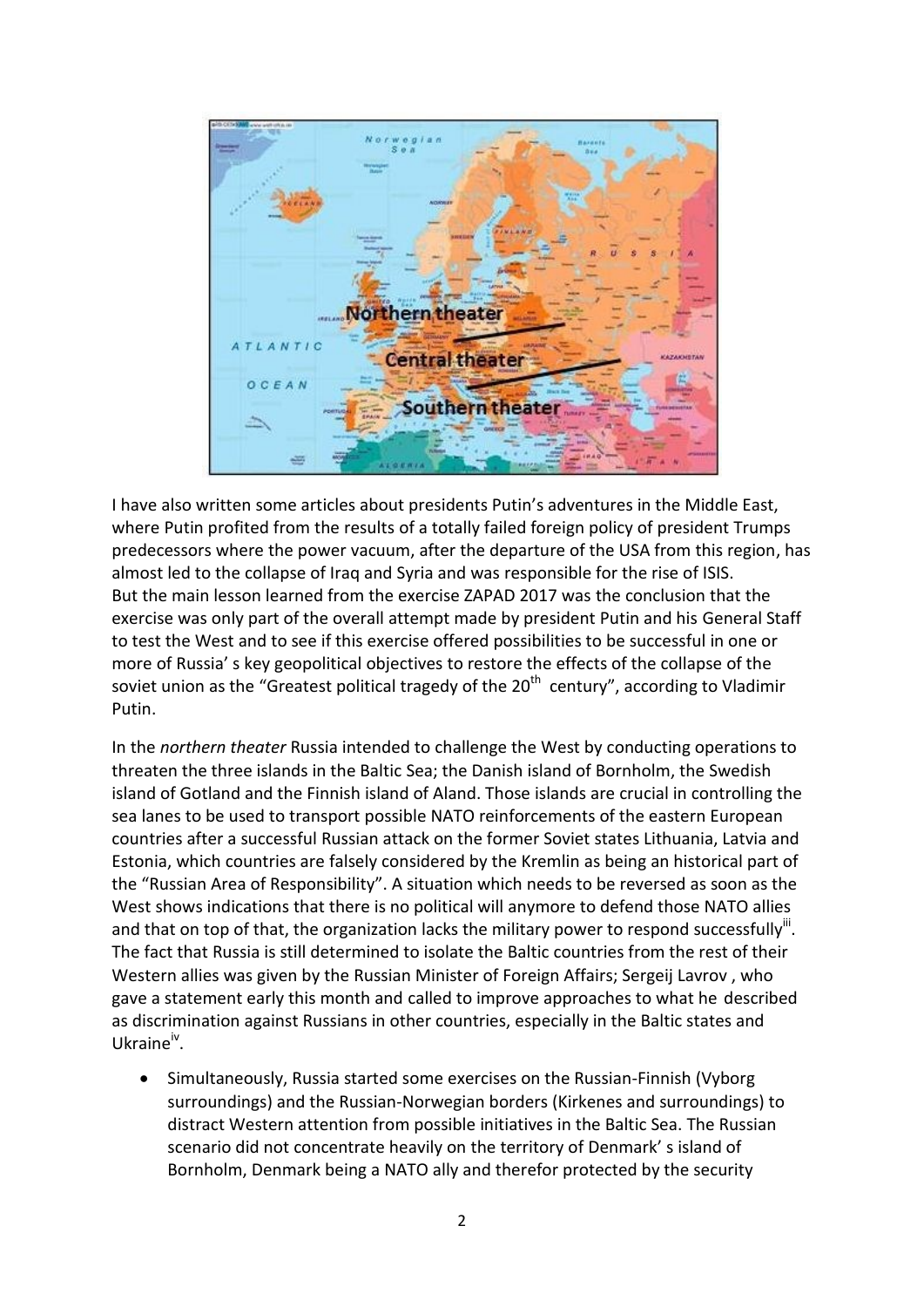guarantees' of the organization. The Russian exercises in the northern part of Norway were also only meant to be a distraction of the key objective in the Baltic Sea.

Finland was only minimally part of the ZAPAD scenario, because the small northern country has successfully maintained a robust military capability which is able to provide a significant deterrent for any Russian adventures in that part of the northern theater. A lesson, the Russian have learned during the Russia-Finnish "Winter" War from 1939 till 1940, where a vast Russian army suffered a major defeat and in which tens of thousands of Russians were killed<sup>vi</sup> in the Finish forests.

- In the *central theater* Russia intended and was prepared to retake the initiative in Ukraine to stop the vastly expensive military occupation, to further divide the country and to finally create the political monster and Russian fairy tale "Novorossiya" by using a fake trigger that allowed the Kremlin to restart its military aggression. To distract the West from possible Russian military activities in this theater, Russian ally Serbia could start aggression against Kosovo, binding a considerable strong NATO force in the area of the Former Yugoslavia.
- In the *southern theater* Russia made it clear that it intends to show the West that: -NATO membership for Georgia is unacceptable. -And the Black Sea region is the (again) false claim that this region was and still is part of the Russian "MIR" Because the Middle East is also considered by the Russians as being part of the southern theater, Russia has successfully consolidated its presence in the Mediterranean area by reinforcing its military position in the coastal region of Russian ally Syria. In Syria it has deployed a considerable force on and around the Syrian airbase in Hmeimim, south of its old dormant naval strongpoint Latakia and has reinforced and upgraded their naval base in the coastal city of Tartus<sup>vii</sup> Rusia was in September heavily involved in the fight against ISIS and what they described as "terrorist" (a common denominator for all forces that oppose Russian views and threaten Russia position as a super power in the Middle East.) As of December 12 of this year, Putin intends to withdraw a substantial amount of Russian troop, leaving a comfortable amount of "occupation" troops behind.

#### **Northern theater.**

The objectives of the exercise ZAPAD 2017 were, according to the Russian/Belarussian Ministries of Defense, a ground force of not more than 13.000 troops, had to solve a destabilized situation in Belarus, which had to be restored by a counteroffensive that stretched from the Belarus-Lithuanian border to the northern coastline of East Prussia in the Baltic Sea. In the scenario, the Baltic countries were considered to be the "enemy", part of a hostile military organization that would support the Baltic countries, and responsible for the unrest in the western provinces of Belarus, according to the ZAPAD scenario. The counteroffensive by the CIS units would than defeat the armies of the Baltic countries including the units of their allies that were stationed in those countries and were successively "liberated" by the armies of the Collective Security Treaty Organization. In order to block air and maritime NATO transit routes to the Baltic Sea, the islands of Bornholm, Gotland and Ăland were integrated into the operational plans of the exercise.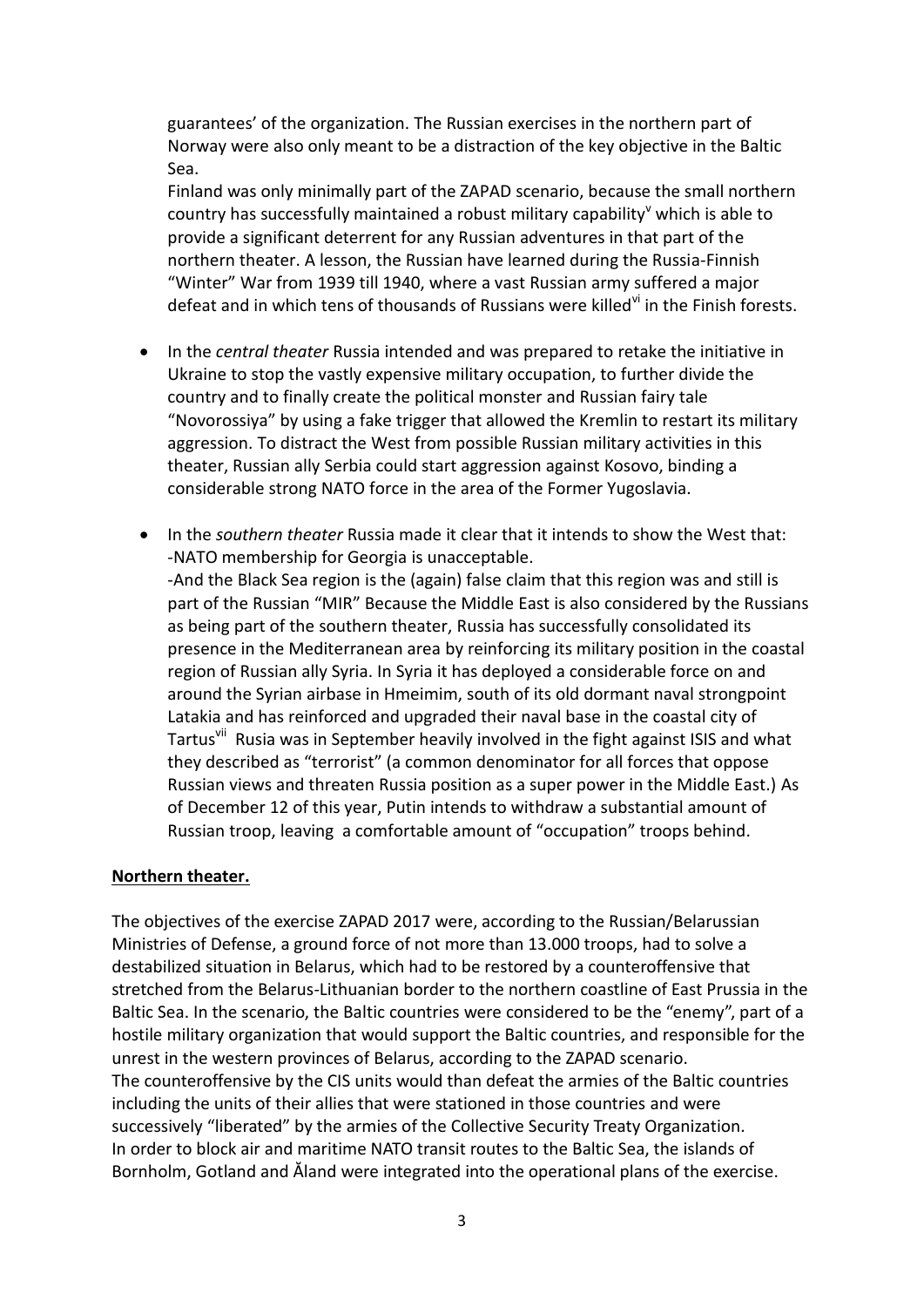Because Denmark, as a NATO member and Finland for reasons mentioned before, the Russians concentrated on the weakest spot in the Baltic region; Sweden. Sweden has neglected its military capabilities even more that western NATO members for more than twenty years. The Swedish island of Gotland, which housed an armored division of more than 5000 soldiers during the cold war, has currently no military troops on its soil<sup>viii</sup> and is the easiest target for an attack in the Baltic Sea.

It became clear that the official exercise ZAPAD 2017 was more than a simple defensive operation in Belarus, sliding into a counteroffensive to the Baltic coast of Poland, (in the scenario called; "Lubenia") Remarkable was that the counteroffensive unexpectedly did not stop at the Polish-Lithuanian border, but went considerably further westwards including the major Polish cities of Gdansk (Dantzig) and Szczecin (Stettin) that were occupied. Basically restoring the position the Soviet Union had during the Cold War, when Poland was a member of the Warsaw Pact and Lithuanian was part of the Soviet Union. On top of that, Russia would use the scenario of ZAPAD to reinforce the planned "small" garrison near Ostrovets which is part of a contract with Belarus to "protect" the construction of the newly to build Nuclear Power Plant, some 40 kilometer east of Vilnius, Lithuania.



The Ostrovets NPP, 41 kilometer from Vilnius

NATO 's answer to these plans was the execution of a large scale exercise: AURORA 17, where under Swedish Command, units from ten countries with a total manpower of more than 30.000 personnel, conducted operations to defend these islands.

AURORA 17 was executed in the Baltic Sea Region during a three-week period, from 11 through 29 September 2017.

The scripted scenario had been focused on the defense of Gotland, the expected main target of the ZAPAD exercise.

It was Sweden's biggest military exercise in 23 years and involved troops from the United States and some other NATO countries: France, Denmark, Estonia, Latvia, Lithuania, Finland, Norway and Germany.

The designated exercise area was focused on Stockholm, Gotland and Gotenburg.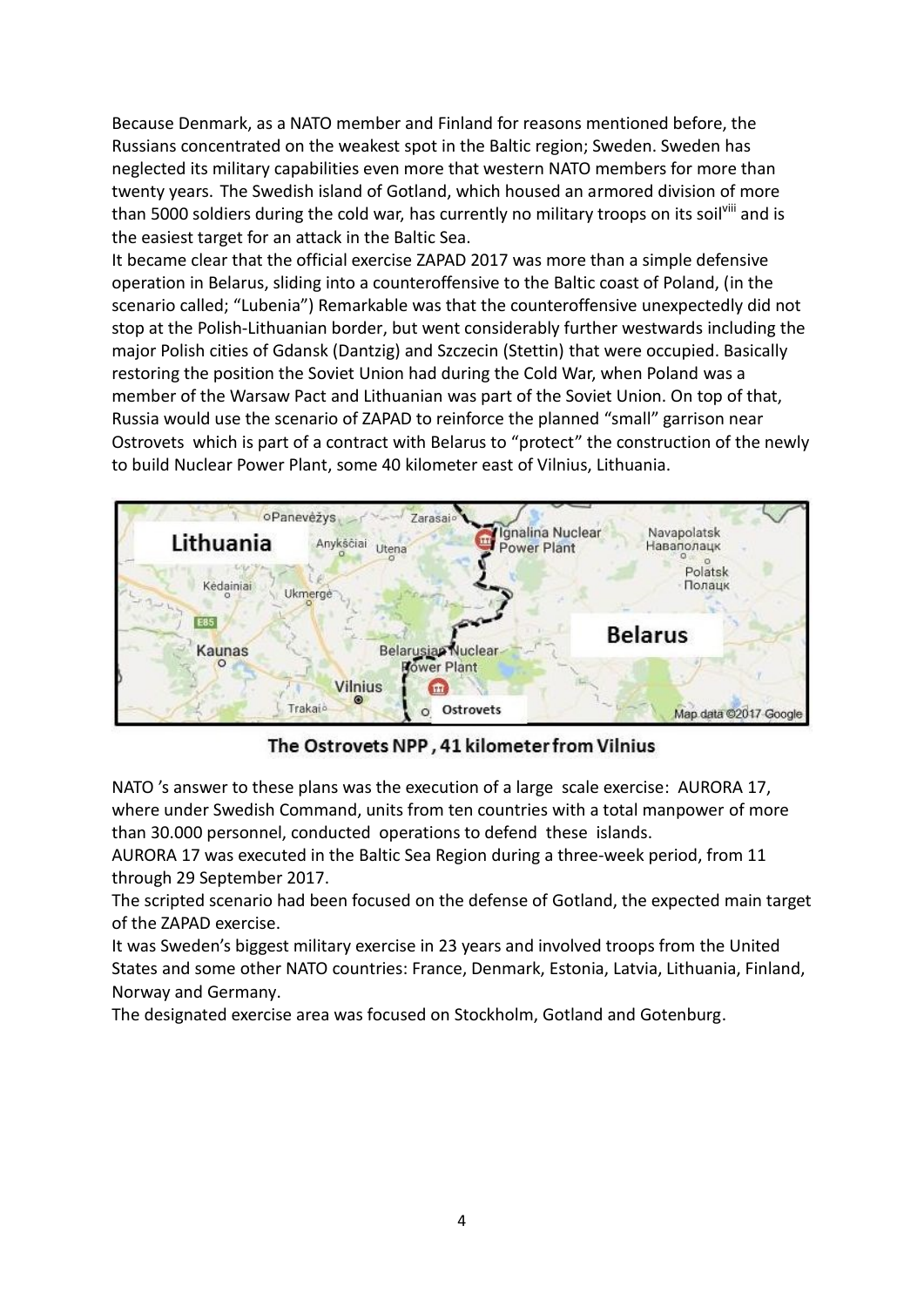

ZAPAD 2017 and parallel Russian exercises confirmed that NATO ´s assessments referring the Baltic Region are correct.

NATO´s countermeasure showed Russia that NATO including its regional allies Sweden and Finland, were aware of the vulnerability of the Baltic region and that measures were prepared to counter a Russian threat in the region. Critical is the answer on the question if the Russians were able to man the garrison in Ostrovets. This would mean that the Russians would have a permanent military post, contrary to the agreements in the Russia-NATO Founding Act, which prohibits permanent bases near the borders between Russia and the eastern Europe. When this information will be confirmed, **NATO does not have to continue with the expensive stationing on a rotational base of NATO's "Enhanced Forward Presence" units in the Baltic counties and Poland, but give them a permanent, much cheaper and more effective statusix .**

## **Central theater**

Units of the Military District South, with its headquarters in Rostov on Don, and responsible for the operations in Eastern Ukraine as well as in the Black Sea region, were reinforced with a clear offensive military capability. Reinforcements on the Russian mainland, together with the beefed-up two Army Corps in Eastern Ukraine under Russian command, were available to eventually restart offensive operations in the ORDLO areas of eastern Ukraine<sup>x</sup> to realize Putin' s dream of reinstating the "province or state" of Novorossiya, occupying the entire eastern and the southern Ukrainian provinces, stretching from Mariupol in the east to Odessa in the west and create a link between the occupied Crimean peninsula and the Russian Federation. "Novorossiya" should than get a similar status as the apostate Georgian territories of Abkhazia and South Ossetia. In an operation like that, the Black Sea Fleet should make a major contribution to this operation in supporting the Russian ground component by attacking the harbors of Odessa and Mariupol. In part 2 of this article I will go into further details about this key Russian military instrument.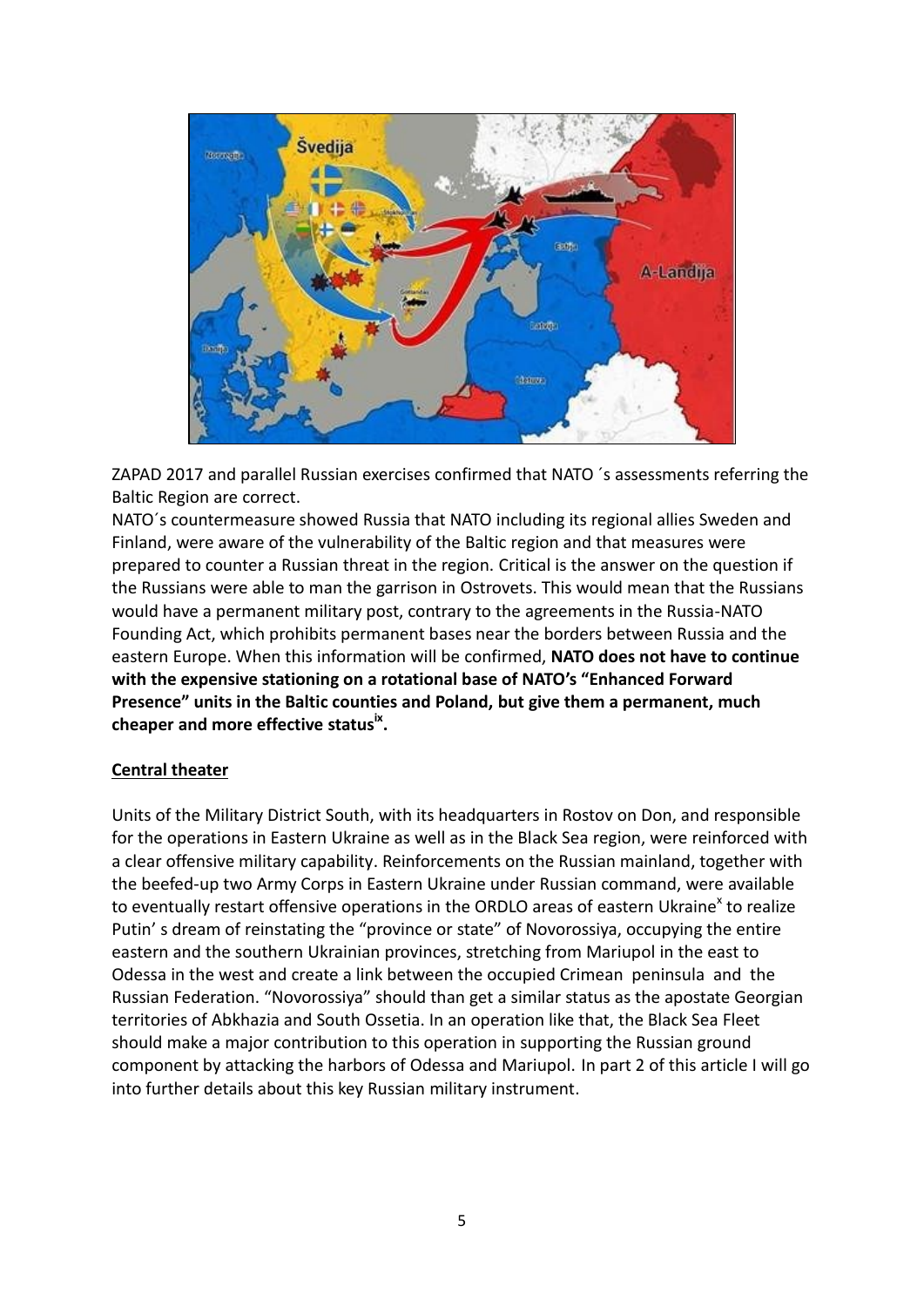And this is not a doom scenario, but based of factual information that the Russians mounted sufficient military capability and spend millions of rubles to prepare for this operation by creating the military conditions to restart this adventure, using a "fake" trigger like a socalled uprising (like in the South-Ossetia scenario of 2008) to liberate the "oppressed population" of the Kharkiv and the Cherson regions in east and south Ukraine. This part of the scenario promised the most successful. Ukraine was no member of NATO and therefore could not rely on security guarantees of the organization. The merely Russian speaking population in the east and the south has shown in previous elections some latent



The "Liberation movements" from the Charkiy, Cherson and "Novorossiva "regions

enthusiasm for Russia.

The paramilitary units in those areas were already prepared to support this scenario that would give the Kremlin the excuse to restart the war in eastern Ukraine.

In the run up to ZAPAD 2017, Military District South was reinforced and commander had (temporarily?) four armies at his disposal: the  $2^{nd}$ , the  $8^{th}$ , the 40<sup>th</sup> and the recently created 10<sup>th</sup>Tank Army.

On top of that, an additional number of independent motor-rifle divisions were also available.

The Air component would be supported by Russian paratroop units that conducted exercises on the Crimean peninsula and consisted of three paratroop brigades,

totaling 2500 men. The brigades conducted recently wargames with units of the Black Sea Fleet. Airborne troops are Russia elite units, extremely reliable and can be used in all kind of critical operations.

*"For the first time in the Russian army's history, three large units of Airborne forces were simultaneously alerted as part of the drills and partly redeployed to Crimea with weapons and equipment,"* according to Airborne Force Commander Colonel-General Andrei Serdyukov.

The exercise demonstrated the "*use of the Airborne Forces as Rapid Reaction Forces to solve crises in various regions of the world,"* he said.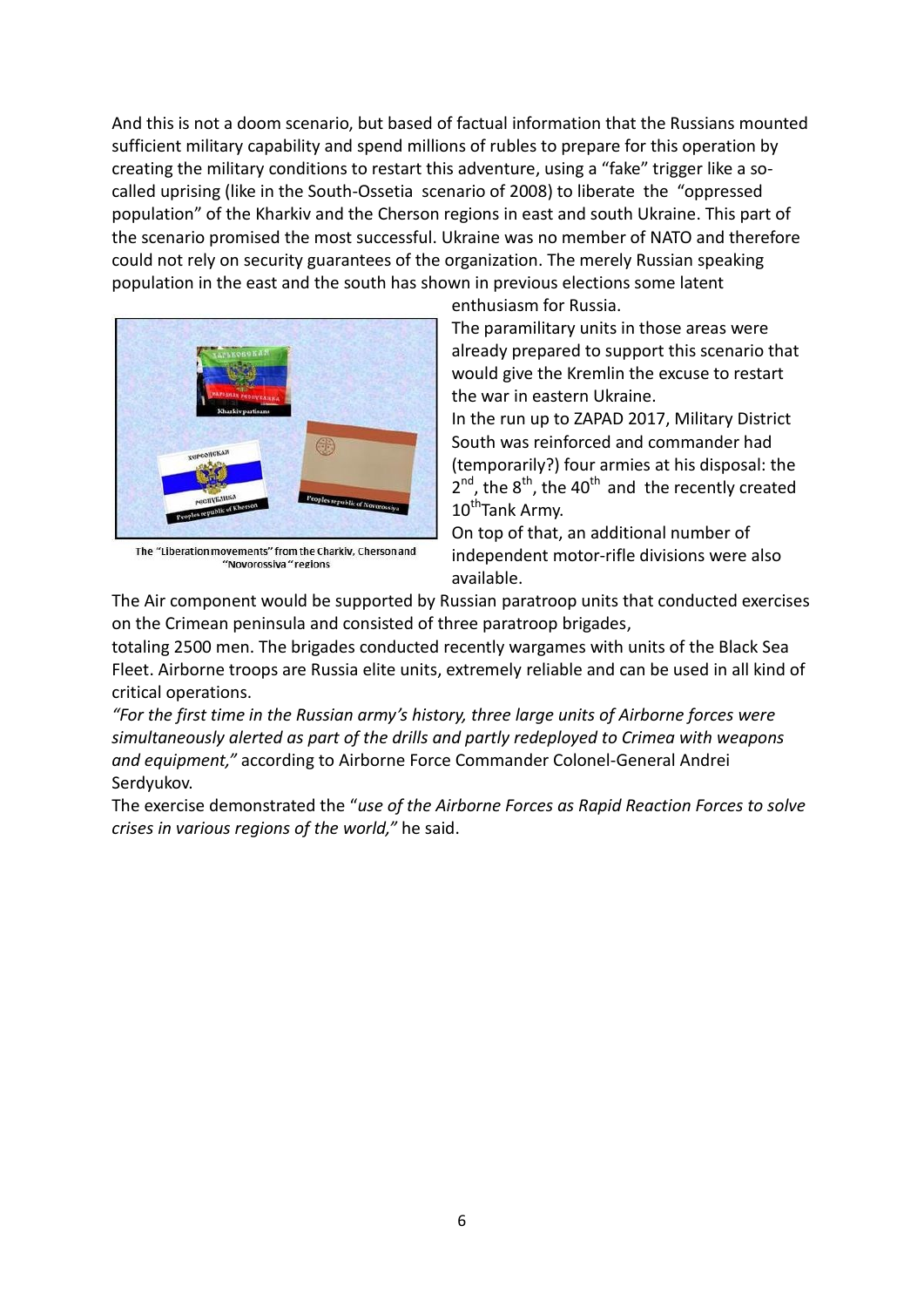

**Russia's fairytale dream of "Novorossiya" and the planned operations to achieve this objective**

NATO's answer to counterbalance these plans were strong. Because the recreation of "Novorossiya", an important role was reserved for the Russian Black Sea Fleet (BSF). Ground and air operations from the east to attack the eastern and southern Ukrainian provinces and create a link-up with the occupied Crimean peninsula, would be supported by attacks from the BSF, supported by thousands of naval infantry troops with the clear objective to occupy Odessa and Mariupol, while the operations in the west of "Novorossyia" would be supported by a reinforced brigade-size attack from the occupied eastern Moldovan province of "Transnistria".

In order to show that an adventure in Ukraine could mean an unwanted confrontation with NATO soldiers, NATO consolidated its "training " units , consisting of thousands of American, Canadian, British and Polish troops on the Partnership for Peace Training Center in western Ukraine<sup>xi</sup>

# **Southern theater**

Russia has had a free hand in that region. Since the demise of the Soviet Union, Russia remained the key player in the entire area, by attacking Georgia in 2008, occupying the Crimea, launching attacks into eastern Ukraine and blackmailing former Warsaw partners Bulgaria and Romania to accept not only the attitude but also the aggressive actions of the single main power in the Black Sea region. When Russia decided to restart the war against Ukraine in the central theater, a major role would have been with the Russian military capabilities in the southern region, especially the Russian military capabilities of the Black Sea Fleet

The idea of implementing a HQ to counterbalance the Russian naval capabilities in the Black Sea region, was decided on the summit in Warsaw on July 8 and 9.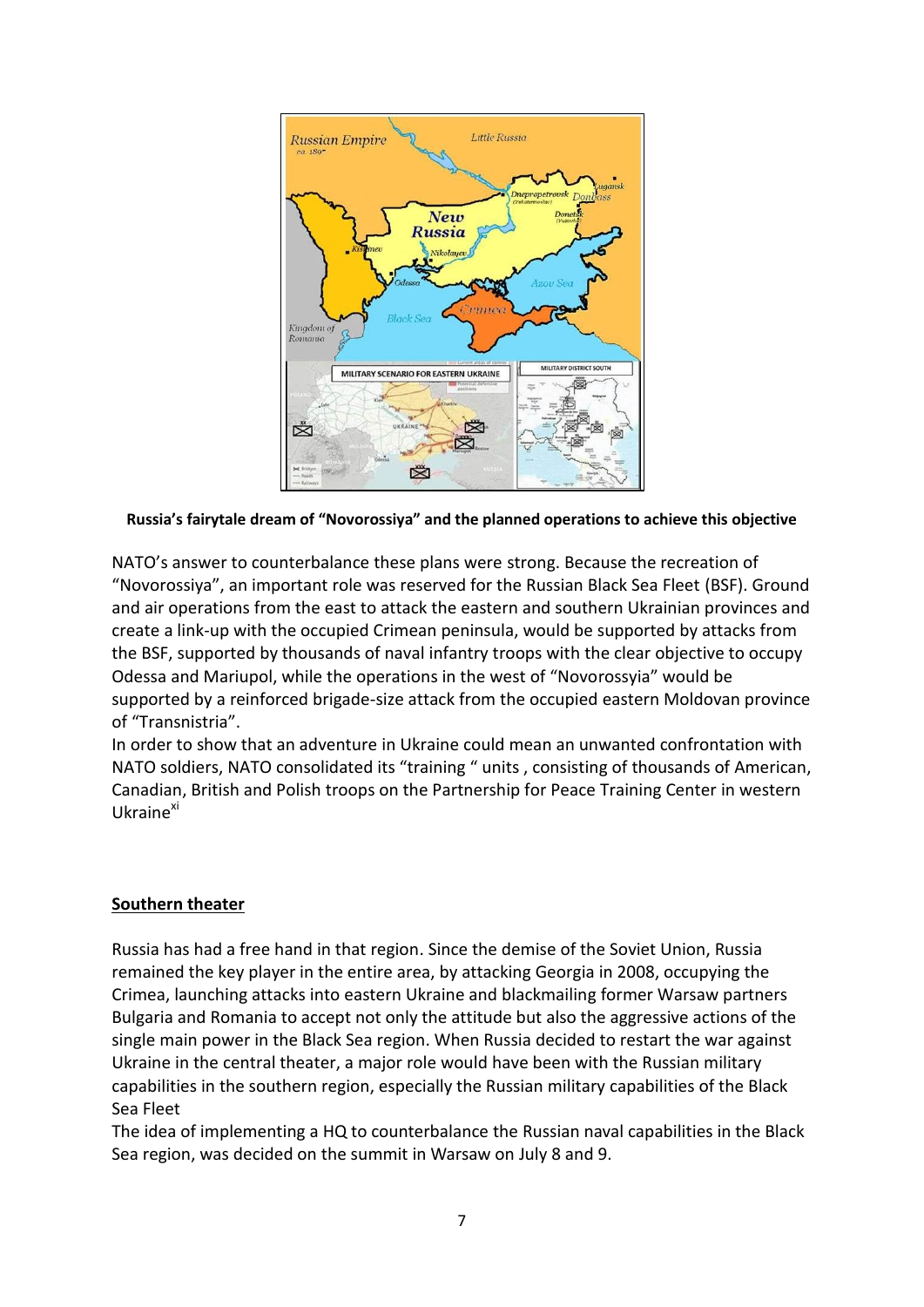NATO decided that it should **take urgent steps to protect its allies and partners on its southeastern flank**. Bulgaria, Romania, and Turkey, as well as partner countries Ukraine and Georgia, are all under severe pressure from Russia and require NATO assistance. NATO should spend more attention to the Black Sea region to address Russia's rapidly escalating offensive posture in the Black Sea and protect its allies, including reinforcing air, naval, and ground assets; improving space capabilities; cyber security; reconnaissance; intelligence and creating credible deterrence strategies.

NATO decided to spread the information that the new Naval HQ would be operational in Constanta, Romania on short notice. In order to support this information, American Army reinforcements were sent to Constanta, as support for a brigade size land component of this HQ.

Also a multinational force of NATO troops has been stationed in the Romanian city of Craiova. NATO ships have been posting more frequent visits to Romanian and Bulgarian ports, as well as conducting more intensive war-games.

And the United Kingdom now says it will station a number of its Typhoon fighter aircraft in Romania later this year to bolster its air defenses.

The reinforcement also includes an establishment of a NATO "missile defense shield" in Romania's Deveselu district in 2016.

This is a facility capable of destroying incoming ballistic missiles.



NATO conducted also 18 exercises with participation of more than 30 countries in the period before ZAPAD 2017 had started:

A total of 40.000 personnel from NATO and partner countries exercised from June 30 until August 12 of this year:

- **"Tobruq legacy"** 1700 troops with participation of Bulgarian, Czech republic, Estonia, Georgia, Germany, Greece, Lithuania, Romanian, Dutch, Polish, Portuguese, Bulgarian, Slovakian, Turkish, Ukrainian, British, American
- **"Brave Warrior 17", "Black Swan 17", Szentes Axe"** with 4500 troops from Czech Republic, Poland, Romania, the USA, Serbia, Slovenia, Italy, Slovakia and the UK.
- **"Swift Response 17":** 1500 participants from Greece, Italy, Portugal, Romania, USA, Bulgaria.
- **"Immediate Response"** a brigade size CPX with 110 troops from Serbia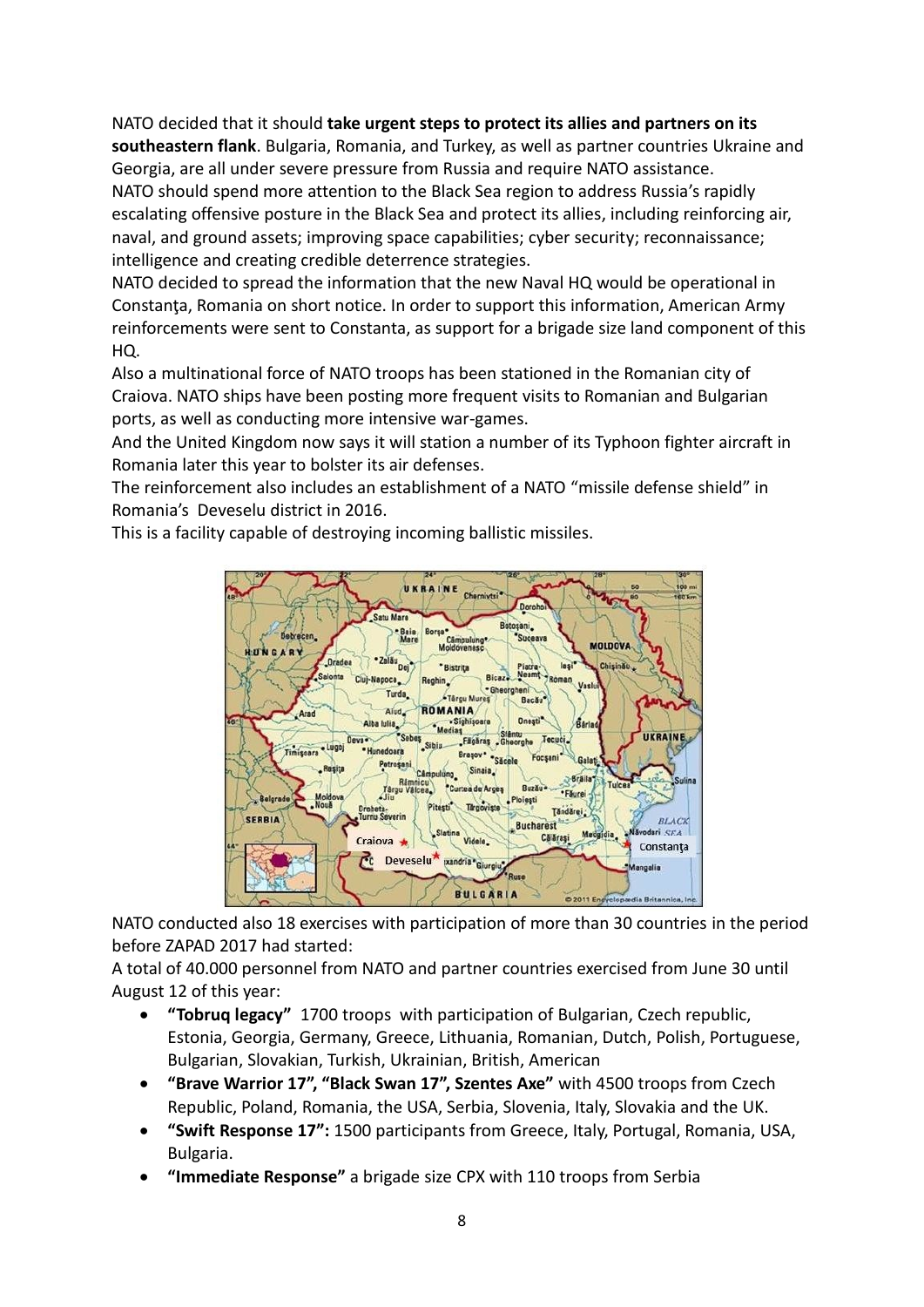- **"Saber Guardian 17",** 25.000 troops, a brigade size FTX/LFX in Romania, Bulgaria and Hungary.
- **"Sea Breeze 17"** with 25.000 troops from Bulgaria, Canada, Georgia, Romania, Bulgaria, The Netherlands, Poland, Turkey, Ukraine, the UK and the USA.
- **"Noble Partner"** 2800 troops from Georgia, Canada, Germany, Poland, Spain. Serbia, Turkey, Ukraine, the UK and the USA.

The increased activities of NATO, in advance of ZAPAD, were a reminder for the Russian leadership that any further aggression in the Black Sea region, including a restart of the war in Eastern Ukraine, has been anticipated by NATO.

NATO has shown that it is willing and determined to invest a lot of resources to counter any military adventures in the Black Sea region.

# **Conclusions**

- 1. Russia became increasingly a substantial threat to NATO. Area's of concern, as mentioned in this part of the article are the Baltic region, the Balkans and the Caucasus.
- 2. Russia still has the intention not only to reintegrate the Baltic countries under the "security umbrella" of the Russian Federation, but also intend to retake control of the entire southern coast of the Baltic Sea, including the main harbors of East Prussia; Gdansk (Dantzig) and Szczecin (Stettin)
- 3. **When NATO wants to neutralize this increasing threat the best possible way is to show Russia that there are limits to their increasingly aggressive posture.** NATO' s response to the last exercise ZAPAD -2017 has proven that the exercise did not develop in a real military threat due to the countermeasures NATO had taken:
	- Aurora 17,
	- The information that a new NATO HQ in Constanţa was on the brink of creation
	- The presence of hundreds of NATO soldiers on the territory of Ukraine, has withhold Russia to find an excuse and use the exercise as a precondition for further adventures in Ukraine.
- **4.** Russia seems to respect the Finnish attitude, showing the resilience of the small country by mobilizing a substantial military capability. **Deeds speak loader than words.**

Putin and Russia's financial problems will even increase on short notice. In the USA on August 2 a law was introduced which will dramatically increases the effects of the Western sanctions. In this law, signed the "Countering America's Adversaries Through Sanctions Act (CAATSA), under pressure of Republican hardliners and the special representative for Ukraine; Kurt Volker, the American Treasury Department, is tasked to draft a list of all Russian investments including Russian acquired properties within 180 days and present this list to the Congress.

Because this list already exists, the tasker is purely theoretical. The Russian properties represent an amount of 1.2 trillion dollar owned by Russian oligarchs and could be incorporated in the existing sanctions list of the so called Magnitsky Act<sup>xii</sup>. In this way the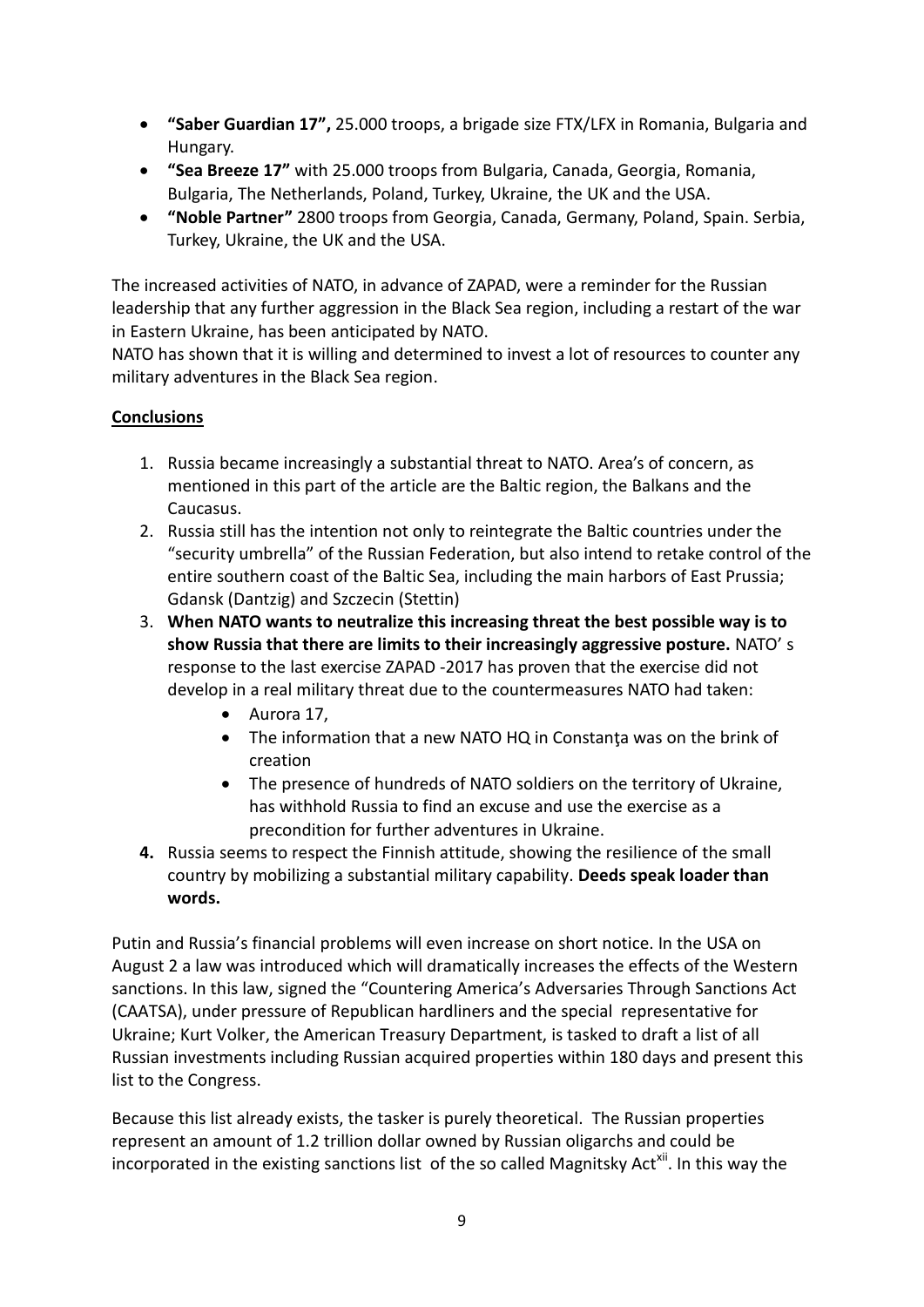Trump government will prevent that these funds will be white-washed. Putin and his inner circle will not be able anymore to control their possessions acquired in the USA that in fact belong to the Russian population. Without the support of a very unhappy inner circle, it could be the end of Putin' s position in Russia.

The Russian political analyst Piontovsky calls it :

# *"The sanctions law of August 2 is therefore the destruction of the economic and political foundations of Putin's system."*

The main problem is that it is absolutely unclear what will happen if and when the Putin area will end. It could mean that the relations between the West and Russian will improve, but there is always a chance that the current Russian-Western relationship can deteriorate further when the successor shows the same or even more arrogance in matters of international security.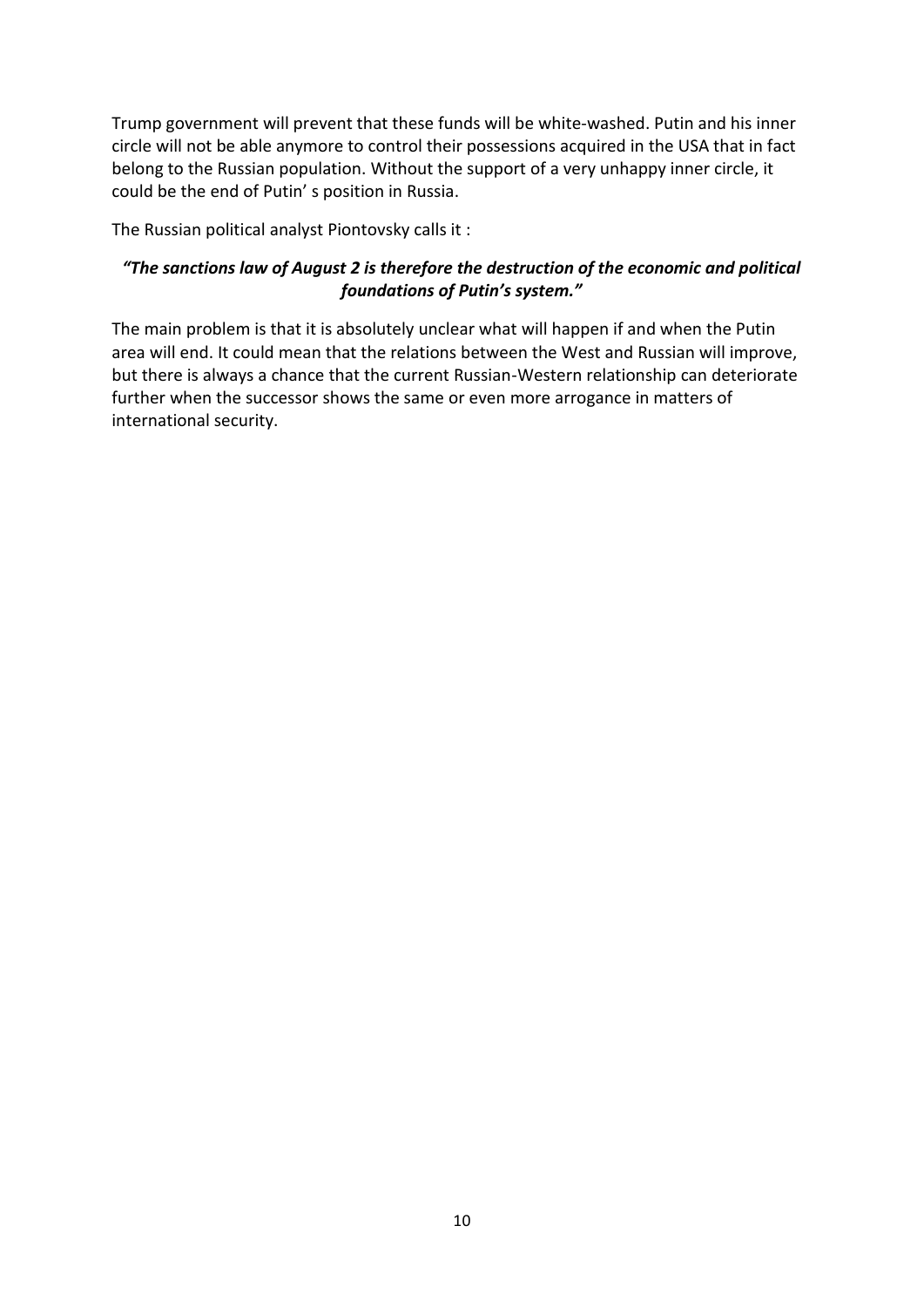And concluding that: *"The situation today makes it necessary to step up efforts to protect the Russian language, preserve cultural heritage and historical memory, and generally tackle discrimination, including at the everyday level,"* He gave high marks to the fund's work to this end, which is taking place "in full compliance with the norms of international law."

iv Lavrov: *"Amid lingering discrimination against compatriots in a number of countries, primarily in the Baltic countries and Ukraine, it is necessary to improve approaches to protecting their political, civil, and ethno-cultural rights."*

And concluding that: *"The situation today makes it necessary to step up efforts to protect the Russian language, preserve cultural heritage and historical memory, and generally tackle discrimination, including at the everyday level,"* He gave high marks to the fund's work to this end, which is taking place "in full compliance with the norms of international law."

 $\mathrm{v}$  Finland, with a population of 5.6 million inhabitants, is able to bring some 300.000 troops in the field with some 600.000 in reserve formations. It can field **twice as many troops** as Italy, Germany, France, Spain and the UK combined. Finland already acquired 100 used Leopard 2A6 main battle tanks (MBT) from the Netherlands, hundreds of American FIM-92F Stinger man-portable surface-toair missiles, 24 Norwegian-made NASAMS 2 medium-range air-defense system, 16 German-Swedish ASRAD-R short-range air-defense system and 55 Israeli Aeronautics Defense Orbiter unmanned aerial vehicles (drones)

 $v<sup>i</sup>$  Russian losses during that war mounted up to more than 363.000 casualties (Fins: 26.000) vii Article (NL) "Russische schijnbewegingen in het voorterrein" (jan 2016) Tartus is the reinforced Russian Naval base, leased by the Russians as a "Material-Technical Support Point" (Russian: Пункт материально-технического обеспечения, ПМТО) and not a "base". Tartus is the Russian Navy's only Mediterranean repair and replenishment spot, sparing Russia's warships the trip back to their Black Sea bases through the Turkish Straits.<sup>[\[3\]](https://en.wikipedia.org/wiki/Russian_naval_facility_in_Tartus#cite_note-3)</sup>

viii Except the Homeland defense Battalion of 300 volunteers

<sup>ix</sup> The Dutch Intelligence and National Security Board (AIVD) concluded in a report (issued December 2017) that NATO should strengthen its presence in the Baltic countries and Poland and station a brigade size ground component in each of the respective countries. This could than become a permanent posting when the Russians will continue to man the "Ostrovets" garrison on a permanent base

<sup>x</sup> ORDLO: the temporarily occupied territories of Ukraine, called the DPR (Donetsk Peoples republic and the LPR (Luhansk Peoples Republic.

**<sup>.</sup>** <sup>i</sup> MIR: The MIR or Obshchina became a topic in political philosophy with the publication of August von Haxthausen's book in 1847. It was in the mid-19th century that Slavophiles "discovered" the MIR. They hailed the MIR as a purely Russian collective, both ancient and venerable; free from what they considered the stain of the "bourgeois" mindset found in western Europe.

 $\mathbf{u}$  Articles are mentioned and stored in my website www.remouchamps.eu

iii The fact that Russia is still determined to isolate the Baltic countries from the rest of their Western allies was given by the Russian Minister of Foreign Affairs; Sergeij Lavrov , who gave a statement early this month and called to improve approaches to what he described as discrimination against Russians in other countries, especially in the Baltic states and Ukraine. Continuing with: *"Amid lingering discrimination against compatriots in a number of countries, primarily in the Baltic countries and Ukraine, it is necessary to improve approaches to protecting their political, civil, and ethno-cultural rights."*